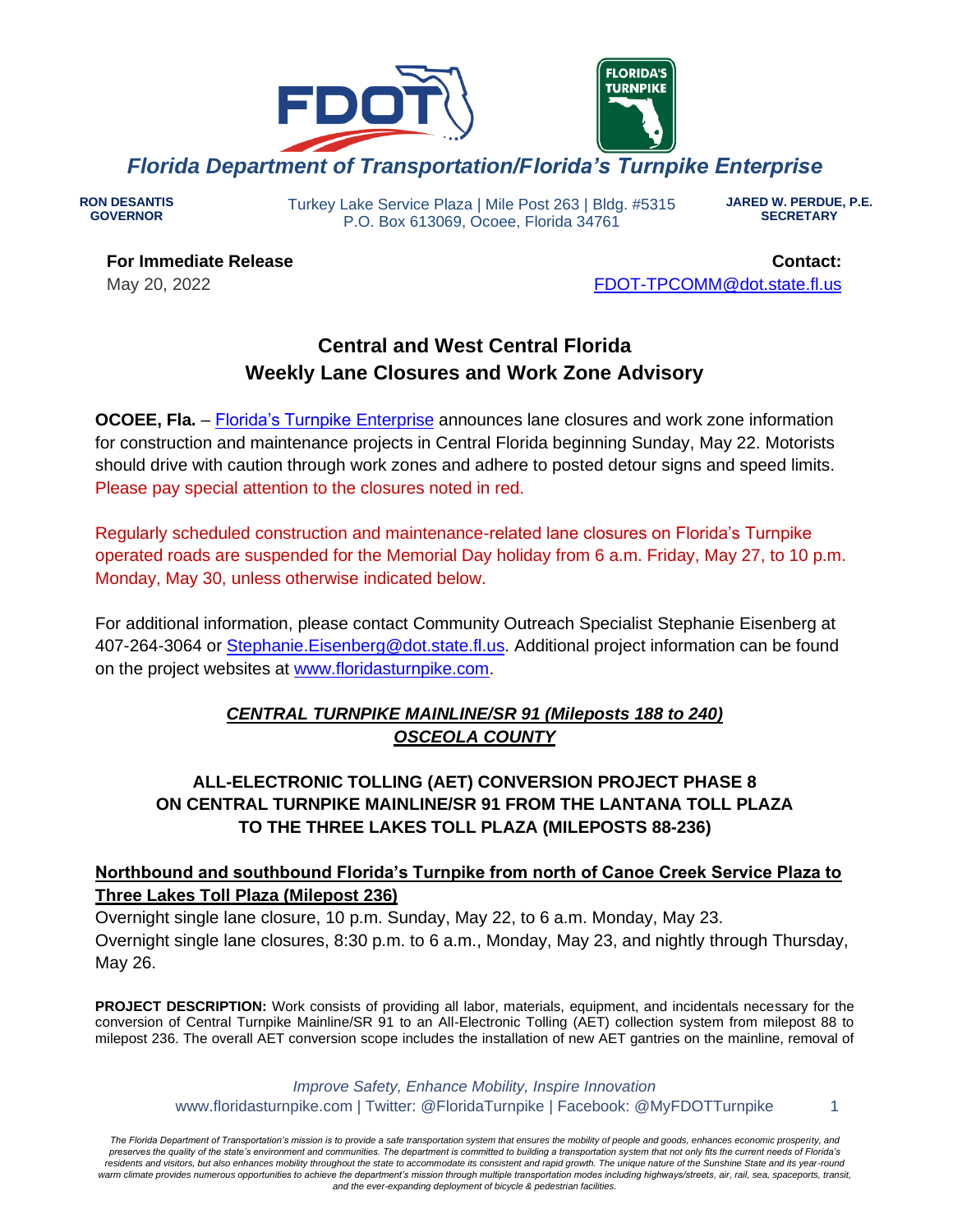the existing mainline and existing toll plazas on the interchange ramps and addition of several new Dynamic Message Signs (DMS). Construction will continue through late 2024. Approximate cost: \$107 million.

# **CENTRAL TURNPIKE MAINLINE/SR 91 RESURFACING AND ROADSIDE IMPROVEMENTS PROJECT FROM MILEPOST 190 TO MILEPOST 198**

### **Northbound Florida's Turnpike/SR 91 north of Fort Drum Service Plaza (Milepost 190 to 198)**

Overnight single lane closures, 8 p.m. to 6 a.m., Sunday, May 22, and nightly through Thursday, May 26.

Daytime shoulder closures, 6 a.m. to 8 p.m., Monday, May 23, and daily through Thursday, May 26.

### **Southbound Florida's Turnpike/SR 91 north of Fort Drum Service Plaza (Milepost 190 to 198)**

Overnight single lane closure, 10 p.m. Sunday, May 22, to 6 a.m. Monday, May 23. Overnight single lane closures, 8 p.m. to 6 a.m., Monday, May 22, and nightly through Thursday, May 26.

Daytime shoulder closures, 6 a.m. to 8 p.m., Monday, May 23, and daily through Thursday, May 26.

#### **Northbound Florida's Turnpike/SR 91 entrance ramp from US 441/SR 60/Yeehaw Junction**

Overnight full ramp closures, 10 p.m. to 5 a.m., Tuesday, May 24, and nightly through Thursday, May 26.

### **Detour Information:**

• US 441/SR 60/Yeehaw Junction traffic wishing to access northbound Florida's Turnpike/SR 91 will be directed to southbound Florida's Turnpike/Sr 91, travel south on Florida's Turnpike to the Fort Drum Service Plaza (Milepost 184) and follow detour signs to access northbound Florida's Turnpike.

#### **Northbound Florida's Turnpike/SR 91 exit ramp to US 441/SR 60/Yeehaw Junction (Exit 193)**

Overnight full ramp closures, 10 p.m. to 5 a.m., Monday, May 23, and nightly through Thursday, May 26.

# **Detour information:**

• Northbound Florida's Turnpike/SR 91 traffic wishing to access US 441/SR 60/Yeehaw Junction (Exit 193) will be directed to exit at SR 70/Fort Pierce/Vero Beach (Exit 152), travel east on SR 70 to I-95, travel north on I-95 to SR 60 and travel west on SR 60 to access Yeehaw Junction.

**Southbound Florida's Turnpike/SR 91 entrance ramp from US 441/SR 60/Yeehaw Junction** Overnight full ramp closure, 10 p.m. Thursday, May 26, to 5 a.m. Friday, May 27. **Detour Information:**

• US 441/SR 60/Yeehaw Junction traffic wishing to access southbound Florida's Turnpike/SR 91 will be directed to travel east on SR 60 to I-95, travel south on I-95 to SR 70, and travel west on SR 70 to access southbound Florida's Turnpike.

**Southbound Florida's Turnpike/SR 91 exit ramp to US 441/SR 60/Yeehaw Junction (Exit 193)** Overnight full ramp closure, 10 p.m. Thursday, May 26, to 5 a.m. Friday, May 27.

> *Improve Safety, Enhance Mobility, Inspire Innovation* www.floridasturnpike.com | Twitter: @FloridaTurnpike | Facebook: @MyFDOTTurnpike 2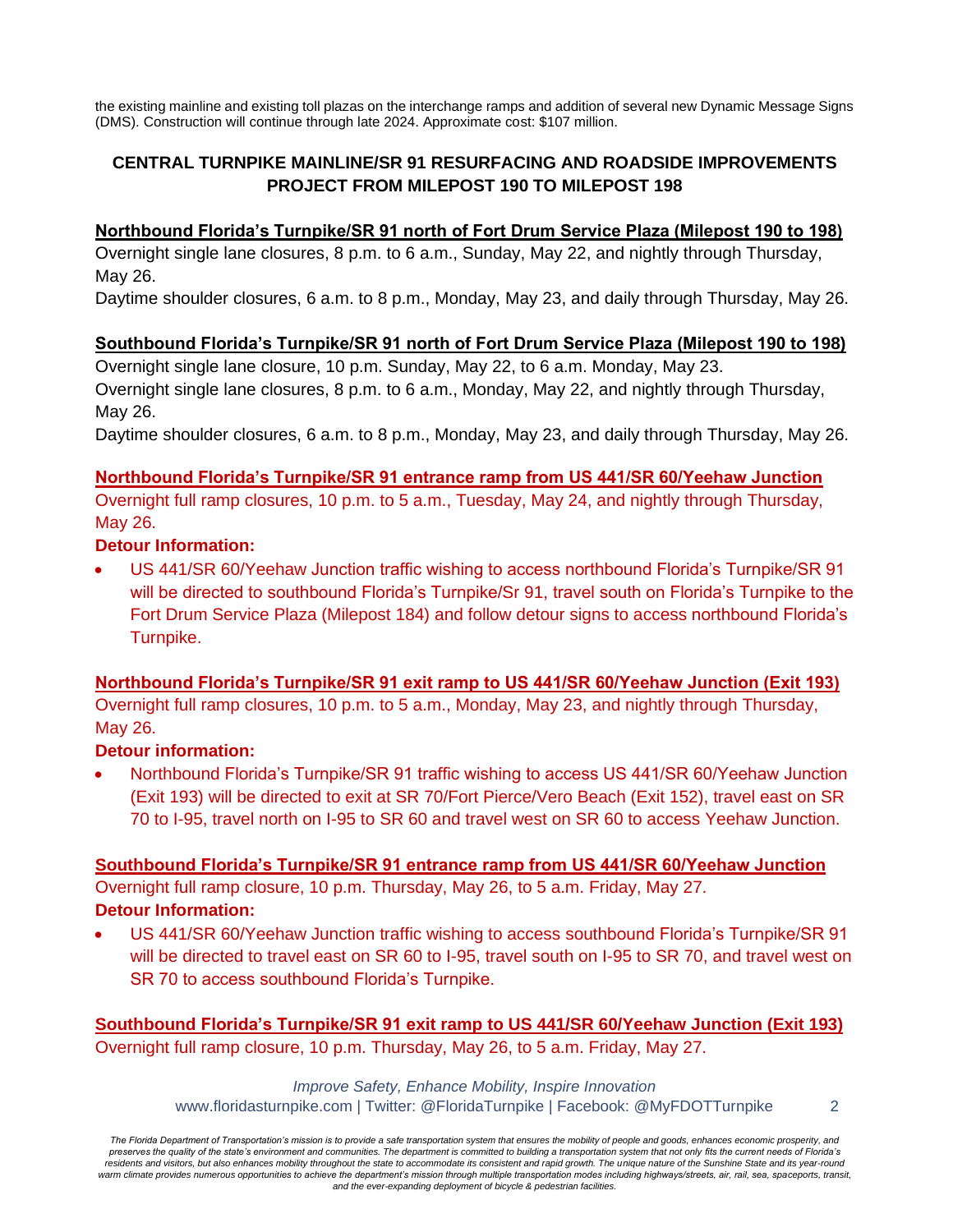#### **Detour Information:**

• Southbound Florida's Turnpike/SR 91 traffic wishing to access US 441/SR 60/Yeehaw Junction will be directed to continue south on Florida's Turnpike to the Fort Drum Service Plaza (Milepost 184) and follow detour signs to access northbound Florida's Turnpike.

**PROJECT DESCRIPTION:** Florida's Turnpike Enterprise is resurfacing Florida's Turnpike/SR 91 from milepost 190 to milepost 198, in Osceola County. Work will include resurfacing the Turnpike ramps and Tandem Truck parking lot at Yeehaw Junction/SR 60 (Exit 193) and widening a portion of Florida's Turnpike at Yeehaw Junction to provide longer entrance and exit lanes. Construction will continue through 2022. Approximate cost: \$16.7 million.

#### *NORTHERN TURNPIKE MAINLINE/SR 91 (Mileposts 240 to 309) OSCEOLA, ORANGE, SEMINOLE, LAKE & SUMTER COUNTIES*

### **I-4 DIRECT CONNECT RAMPS TO NORTHERN TURNPIKE MAINLINE/SR 91 AND IMPROVEMENTS FROM BEACHLINE EXPRESSWAY TO I-4 (MILEPOSTS 253-261)**

#### **Northbound and southbound Florida's Turnpike/SR 91 between Beachline Expressway/SR 528/US 17/US 92/US 441 (Exit 255) and I-4 (Exit 259)**

Overnight double lane closures, 10 p.m. to 5:30 a.m., Sunday, May 22, and nightly through Thursday, May 26.

**PROJECT DESCRIPTION:** Florida's Turnpike Enterprise is constructing flyover ramps to directly connect Florida's Turnpike and I-4. This project includes constructing three new electronic tolling points, removing three existing ramp tolling points, milling, and resurfacing from south of Orange Blossom Trail to Vineland Road, and improving signalization at Consulate Drive. Other improvements include barrier and guardrail installation, highway lighting drainage and signage. Construction will continue through early 2022. Approximate cost: \$85 million.

# **CONNECTED VEHICLE (CV) DEPLOYMENT PROJECT ON FLORIDA'S TURNPIKE/SR 91 AND BEACHLINE EXPRESSWAY/SR 528**

No closures scheduled.

**PROJECT DESCRIPTION:** Florida's Turnpike Enterprise is deploying Connected Vehicle (CV) technology devices along Florida's Turnpike/SR 91 from the Orlando South Interchange (milepost 255) to SR 408 Interchange (milepost 267) and Beachline Expressway/SR 528 from Interstate 4 (milepost 0) to McCoy Road/Jetport Drive (milepost 8). This project will test CV infrastructure, vehicles equipped with CV technology and sensors based on Light Detection and Ranging (LiDAR) technologies. Work is anticipated to be completed in early 2023. Approximate cost: \$3.7 million.

# **NORTHERN TURNPIKE MAINLINE/SR 91 RESURFACING AND SAFETY IMPROVEMENTS FROM MILEPOST 260 TO MILEPOST 265**

### **Northbound Florida's Turnpike/SR 91 from north of I-4 south of Spessard L. Holland East-West Expressway/SR 408 (Milepost 260 to 265)**

Overnight multiple lane closures, 9 p.m. to 6 a.m., Sunday, May 22, and nightly through Thursday, May 26.

> *Improve Safety, Enhance Mobility, Inspire Innovation* www.floridasturnpike.com | Twitter: @FloridaTurnpike | Facebook: @MyFDOTTurnpike 3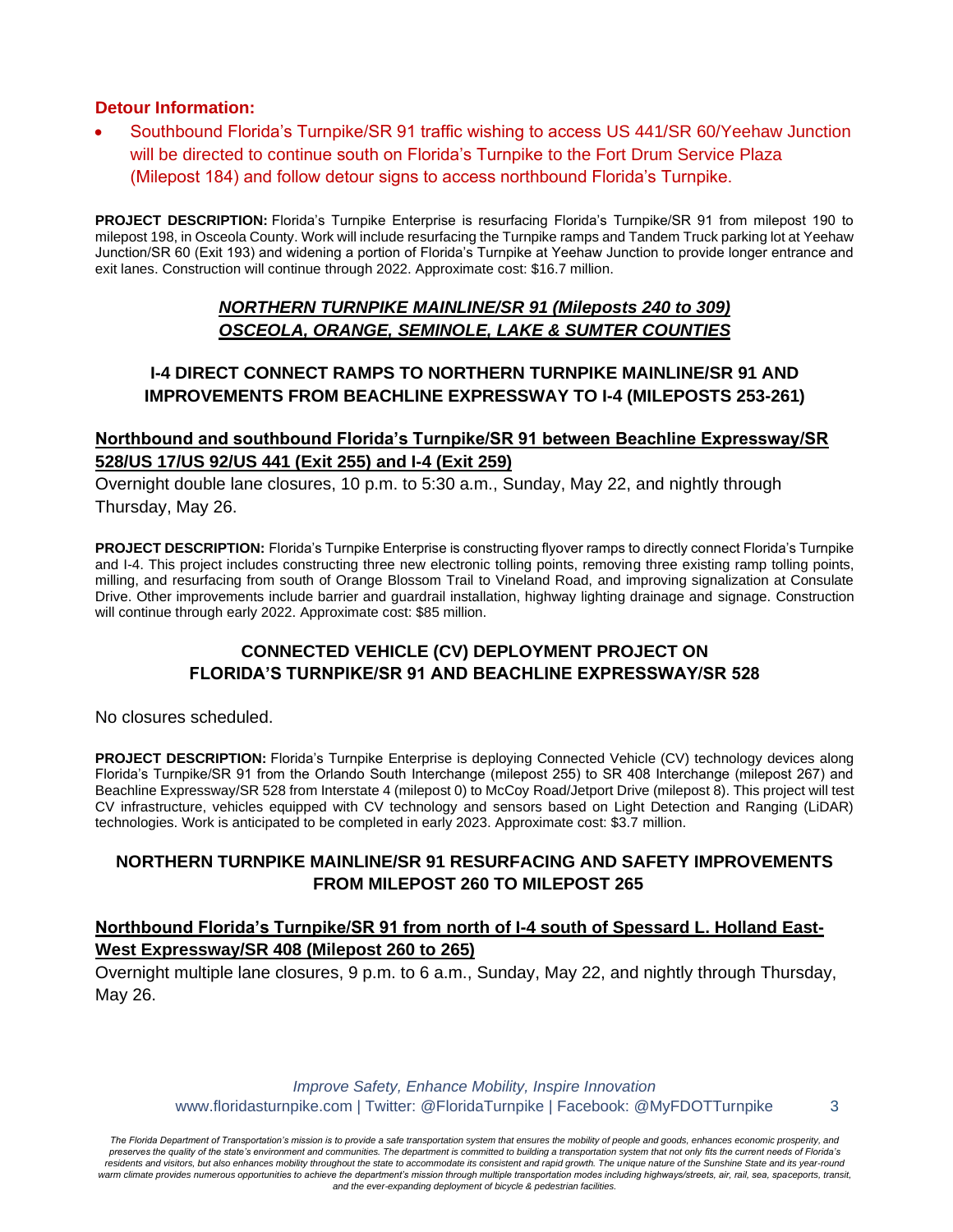# **Southbound Florida's Turnpike/SR 91 from north of I-4 to south of Spessard L. Holland East-West Expressway/SR 408 (Milepost 260 to 265)**

Overnight multiple lane closures, 8 p.m. to 6 a.m., Sunday, May 22, and nightly through Thursday, May 26.

**PROJECT DESCRIPTION:** Florida's Turnpike Enterprise is resurfacing Florida's Turnpike/SR 91 between north of Interstate 4 and south of SR 408 (mileposts 260 to 265), in Orange County. This project includes reconstructing the FTE headquarters' parking lot, landscaping, and lighting upgrades. Construction will continue mid-2022. Approximate cost: \$18.9 million.

# **NORTHERN TURNPIKE MAINLINE/SR 91 RESURFACING AND SAFETY IMPROVEMENTS FROM MILEPOST 265 TO MILEPOST 269**

# **Southbound Florida's Turnpike/SR 91 at Spessard L. Holland East-West Expressway/SR 408 (Milepost 267 to 266)**

Overnight single lane closure, 10 p.m. Sunday, May 22, to 6 a.m. Monday, May 23. Overnight single lane closures, 7 p.m. to 6 a.m., Monday, May 23, and nightly through Thursday, May 26.

# **Southbound Florida's Turnpike/SR 91 exit ramp to eastbound Spessard L. Holland East-West Expressway/SR 408 (Exit 265)**

Overnight full ramp closure, 10 p.m. Sunday, May 22, to 6 a.m. Monday, May 23. Overnight full ramp closures, 9 p.m. Tuesday, May 24, to 6 a.m. Wednesday, May 25; and 9 p.m. Wednesday, May 25, to 6 a.m. Thursday, May 26.

### **Detour Information:**

• Southbound Florida's Turnpike/SR 91 traffic wishing to access eastbound Spessard L. Holland East-West Expressway/SR 408 (Exit 265) will be directed to exit at SR 50/Ocoee (Exit 267B), follow signs for East SR 50/Ocoee and travel east on SR 50 to access eastbound SR 408.

**PROJECT DESCRIPTION:** Florida's Turnpike Enterprise is resurfacing Florida's Turnpike/SR 91 between Spessard L. Holland East-West Expressway/SR 408 and north of Daniel Webster Western Beltway/SR 429 (mileposts 265 to 269), in Orange County. This project also includes resurfacing of Florida's Turnpike entrance and exit ramps at SR 408, SR 50, and Daniel Webster Western Beltway/SR 249. SR 408 will be resurfaced from Florida's Turnpike to Old Winter Garden Road. The project will also widen the northbound Florida's Turnpike exit ramp to SR 429. New signage, pavement markings, signalization, lighting, and drainage will be installed throughout the project limits. Bridge upgrades including joint repairs, traffic railing and pedestrian fencing will also take place. Construction will continue through mid-2023. Approximate cost: \$22 million.

### **NORTHERN TURNPIKE MAINLINE/SR 91 WIDENING PROJECT FROM CLERMONT/SR 50 TO HANCOCK ROAD/MINNEOLA**

# **Northbound and southbound Florida's Turnpike/SR 91 between south of CR 438 and Hancock Road/Minneola (Mileposts 273.5 to 279)**

Overnight single lane closures, 9 p.m. to 5 a.m., Sunday, May 22, and nightly through Thursday, May 26.

> *Improve Safety, Enhance Mobility, Inspire Innovation* www.floridasturnpike.com | Twitter: @FloridaTurnpike | Facebook: @MyFDOTTurnpike 4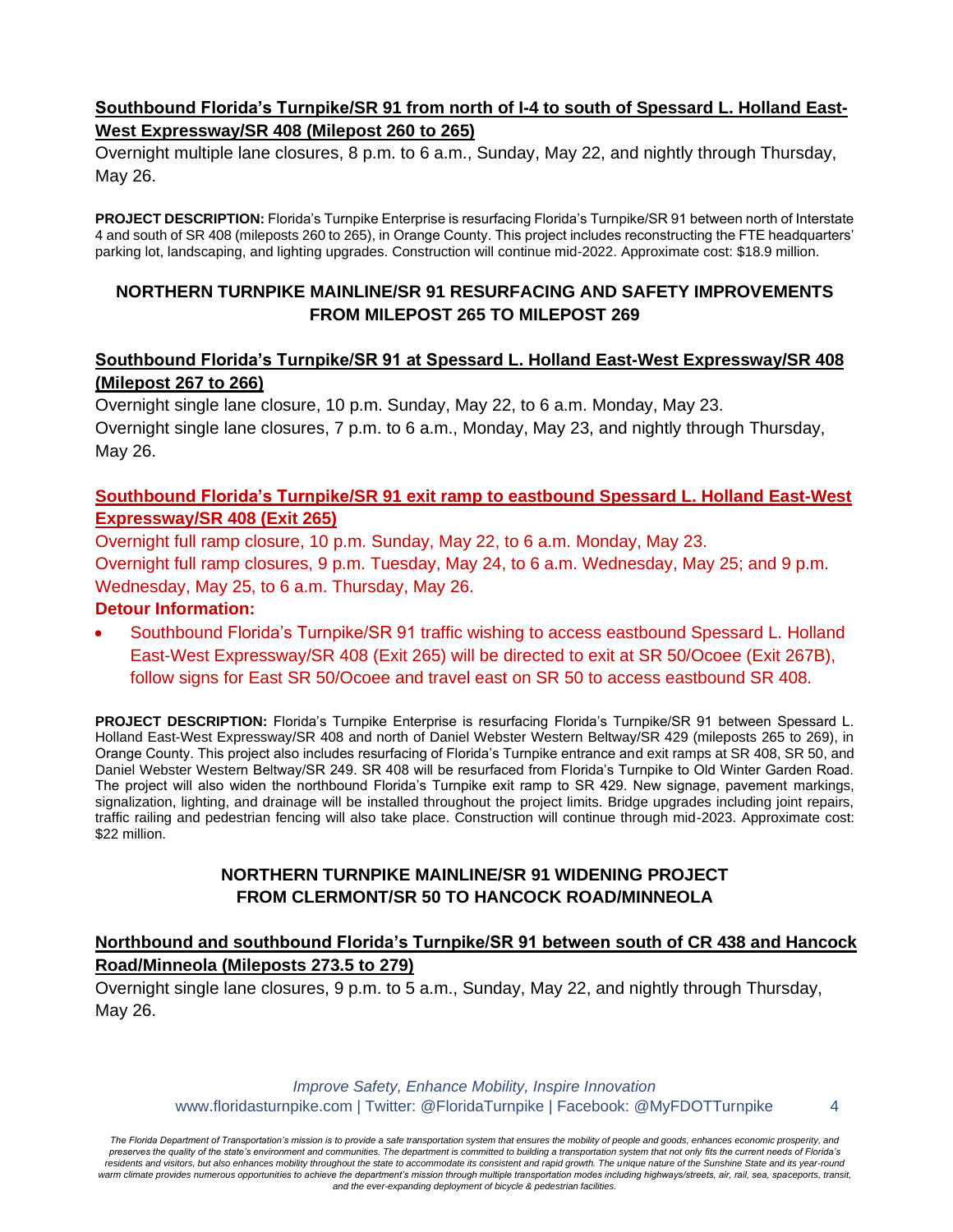# **CR 438/Oakland Avenue Bridge over Florida's Turnpike/SR 91**

Long-term full bridge closure through Fall 2022.

### **Detour information:**

- Eastbound CR 438/Oakland Avenue traffic wishing to continue east will be directed to travel west on CR 438 to SR 50/West Colonial Drive, travel east on SR 50 to S. Tubb Street and travel north on S. Tubb Street to access CR 438.
- Westbound CR 438/Oakland Avenue traffic wishing to continue west will be directed to S. Tubb Street, travel south on S. Tubb Street to SR 50/West Colonial Drive and travel west on SR 50 to access CR 438.

# **CR 455 Bridge over Florida's Turnpike/SR 91**

Long-term full bridge closure through Spring 2023.

#### **Detour information:**

- Northbound CR 455 traffic wishing to continue north will be directed to travel south on CR 455 to SR 50/West Colonial Drive, travel east on SR 50 to Lake Boulevard, travel north on Lake Boulevard to Old Highway 50 and travel northwest on Old Highway 50 to access CR 455.
- Southbound CR 455 traffic wishing to continue south will be directed to travel southeast on Old Highway 50 to Lake Boulevard, travel south on Lake Boulevard to SR 50/West Colonial Drive and travel west on SR 50 to access CR 455.

**PROJECT DESCRIPTION:** Florida's Turnpike Enterprise is widening Florida's Turnpike/SR 91 from four to eight lanes from Clermont/SR 50 to Hancock Road/Minneola in Lake and Orange counties. This project includes constructing a new Fosgate Road bridge over the Turnpike. The bridges at CR 438 and CR 455 will also be replaced, as well as the Turnpike bridges over Jones Road, Old Highway 50 and Blackstill Lake Road. The West Orange Trail bridge over the Turnpike will be replaced with a prefabricated structure. New electronic tolling gantries and buildings will be installed, and the existing toll booths and canopies at the Clermont/SR 50 entrance and exit ramps will be demolished. Safety improvements for this project include a new Intelligent Transportation system, signage, pavement markings, signalization, lighting and drainage. Construction will continue through mid-2026. Approximate cost: \$162.3 million.

# **NORTHERN TURNPIKE MAINLINE/SR 91 RESURFACING AND SAFETY IMPROVEMENTS FROM MILEPOST 297 TO MILEPOST 309**

# **Northbound and southbound Florida's Turnpike/SR 91 between I-75 and north of CR 470 (Mileposts 309 to 297)**

Daytime shoulder closures, 6 a.m. to 8 p.m., Monday, May 23, and daily through Thursday, May 26.

#### **Northbound Florida's Turnpike/SR 91 between I-75 and north of CR 470 (Mileposts 309 to 297)**

Overnight single lane closure, 10 p.m., Sunday, May 22, to 6 a.m. Monday, May 23. Overnight single lane closures, 8 p.m. to 6 a.m., Monday, May 23, and nightly through Thursday, May 26.

#### **Southbound Florida's Turnpike/SR 91 between I-75 and north of CR 470 (Mileposts 309 to 297)**

Overnight single lane closure, 10 p.m. Sunday, May 22, to 6 a.m. Monday, May 23. Overnight single lane closures, 8 p.m. to 6 a.m., Monday, May 23, and nightly through Thursday, May 26.

#### *Improve Safety, Enhance Mobility, Inspire Innovation* www.floridasturnpike.com | Twitter: @FloridaTurnpike | Facebook: @MyFDOTTurnpike 5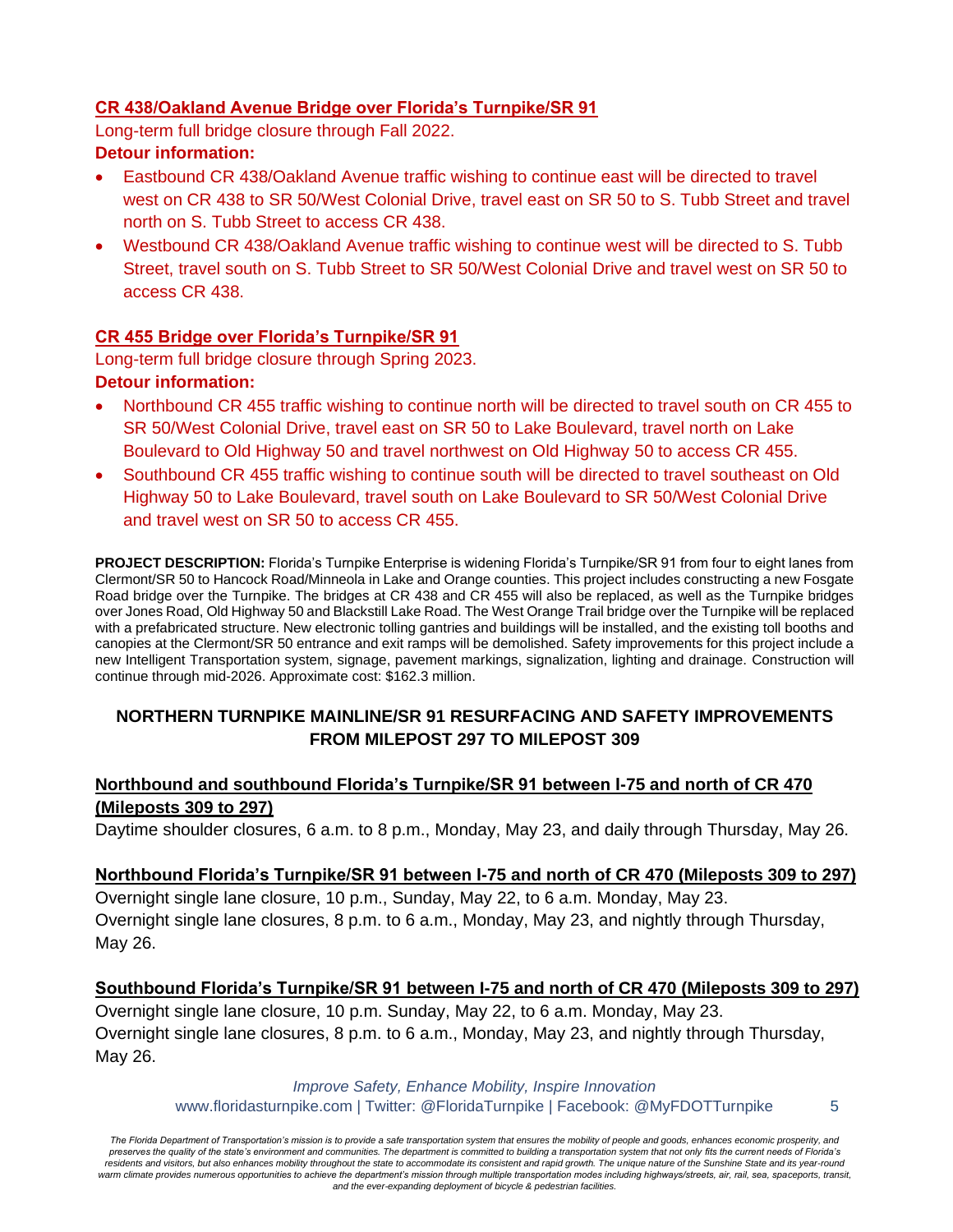**PROJECT DESCRIPTION:** Florida's Turnpike Enterprise is resurfacing Florida's Turnpike/SR 91 from CR 470 to I-75, in Sumter County. This project also includes the resurfacing of entrance and exit ramps at US 301 (Exit 304), new guardrails, signage, and pavement markings. Construction will continue through mid-2022. Approximate cost: \$11.5 million.

#### **BEXLEY TRAIL BRIDGE REPLACEMENT OVER FLORIDA'S TURNPIKE FROM MILEPOST 297 TO MILEPOST 300**

No lane closures scheduled.

**PROJECT DESCRIPTION:** Sumter County, in partnership with Florida's Turnpike Enterprise, is building a new four lane bridge over Florida's Turnpike/SR 91. This project includes constructing a two-way bridge for vehicles and pedestrians over the Turnpike, and the demolition of the existing Bailey Road bridge crossing. Construction will continue through mid-2023. For inquiries related to this project, please contact Eddie Ferris at [eferris@eismanrusso.com.](mailto:eferris@eismanrusso.com)

# **DANIEL WEBSTER WESTERN BELTWAY/SR 429 RESURFACING AND ROADSIDE IMPROVEMENTS PROJECT FROM SINCLAIR ROAD TO SEIDEL ROAD**

### **Northbound and southbound Daniel Webster Western Beltway/SR 429 from Sinclair Road to Seidel Road (Mileposts 0 to 11)**

Overnight single lane closures, 9 p.m. to 6 a.m., Sunday, May 22, and nightly through Thursday, May 26.

**PROJECT DESCRIPTION:** Florida's Turnpike Enterprise is resurfacing Daniel Webster Western Beltway/SR 429 from Sinclair Road to Seidel Road in Osceola and Orange counties. This project will also install new signage, pavement markings, lighting and wrong way driving detection systems. Construction will continue through early 2023. Approximate cost: \$18.8 million.

### **REPLACING ROAD SIGNS ALONG BEACHLINE EXPRESSWAY/SR 528 FROM WEST OF SR 520 TO COCOA BOULEVARD/US 1/SR A1A**

No lane closures scheduled.

**PROJECT DESCRIPTION:** Florida's Turnpike Enterprise is replacing sign panels and sign structures along Beachline Expressway/SR 528 from SR 520 to Industry Road in Orange and Brevard counties. The project includes installation and replacement of guardrail at two locations in Brevard County. Construction will continue through mid-2022. Approximate cost: \$1.69 million.

### **SEMINOLE EXPRESSWAY RESURFACING AND ROADSIDE IMPROVEMENTS PROJECT FROM NORTH OF SR 434 TO NORTH OF LAKE MARY BOULEVARD**

#### **Northbound and southbound Seminole Expressway/SR 417 from north of SR 434 to north of Lake Mary Boulevard (Mileposts 44 to 49)**

Overnight single lane closures, 8 p.m. to 6 a.m., Sunday, May 22, and nightly through Thursday, May 26.

**PROJECT DESCRIPTION:** Florida's Turnpike Enterprise is resurfacing Seminole Expressway/SR 417 from north of SR 434 to north of Lake Mary Boulevard in Seminole County. This project includes installing new lighting and signage, improvements

> *Improve Safety, Enhance Mobility, Inspire Innovation* www.floridasturnpike.com | Twitter: @FloridaTurnpike | Facebook: @MyFDOTTurnpike 6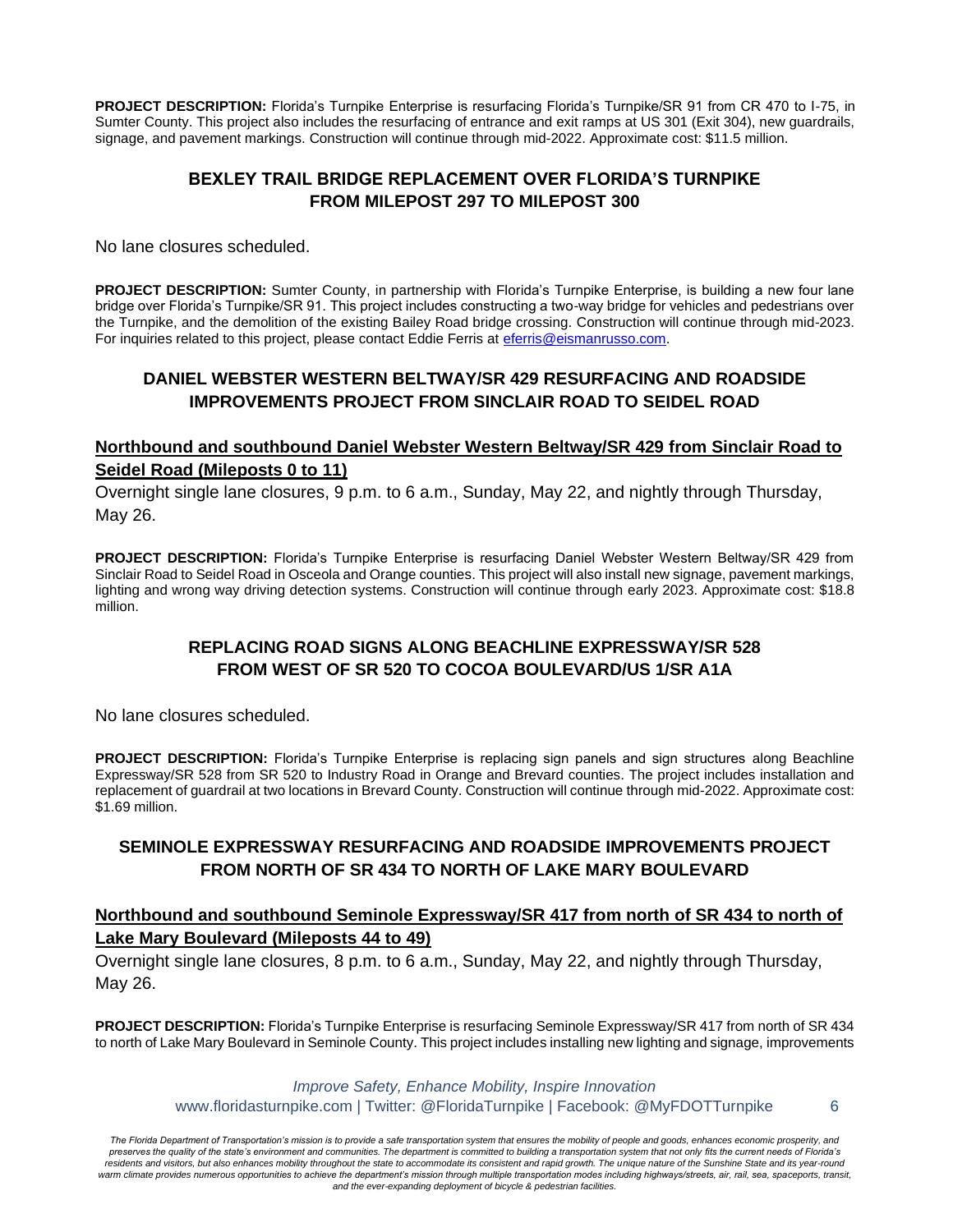to the northbound exit ramp to Ronald Reagan Boulevard, sidewalk modifications, new guardrail, wrong way driving detection systems and drainage modifications. Construction will continue through early 2023. Approximate cost: \$13.8 million.

# *SUNCOAST PARKWAY & POLK PARKWAY HILLSBOROUGH, PASCO, HERNANDO, CITRUS & POLK COUNTIES*

### **SUNCOAST PARKWAY/SR 589 NEW RIDGE ROAD INTERCHANGE PROJECT**

#### **Northbound Suncoast Parkway/SR 589 entrance ramp from Ridge Road**

Daytime shoulder closures, 7 a.m. to 5 p.m., Monday, May 23, and daily through Thursday, May 26.

#### **Northbound Suncoast Parkway/SR 589 entrance ramp from Ridge Road**

Overnight full ramp closures, 10 p.m. to 6 a.m., Monday, May 23, and nightly through Thursday, May 26.

#### **Detour information:**

• Ridge Road traffic wishing to access northbound Suncoast Parkway/SR 589 will be directed west to Moon Lake Road, travel north on Moon Lake Road to SR 52 and travel east on SR 52 to access northbound Suncoast Parkway.

#### **Southbound Suncoast Parkway/SR 589 exit ramp to Ridge Road (Exit 25)**

Daytime shoulder closures, 7 a.m. to 5 p.m., Monday, May 23, and daily through Thursday, May 26.

#### **Southbound Suncoast Parkway/SR 589 exit ramp to Ridge Road (Exit 25)**

Overnight full ramp closures, 10 p.m. to 6 a.m., Monday, May 23, and nightly through Thursday, May 26.

#### **Detour information:**

• Southbound Suncoast Parkway/SR 589 traffic wishing to access Ridge Road (Exit 25) will be directed to exit at SR 52 (Exit 27), travel west on SR 52 to Moon Lake Road and travel south on Moon Lake Road to access Ridge Road.

**PROJECT DESCRIPTION:** Pasco County, in partnership with Florida's Turnpike Enterprise, is building a new interchange on Suncoast Parkway/SR 589 at Ridge Road. This project includes constructing a full interchange with access to and from northbound and southbound Suncoast Parkway, two All-Electronic Tolling facilities at the northbound entrance ramp and southbound exit ramp, Intelligent Transportation System improvements, and new signage, lighting, and pavement markings. Construction will continue through mid-2022. Approximate cost: \$11.5 million.

# **SUNCOAST PARKWAY 2/SR 589 FROM US 98 TO SR 44**

#### **Northbound and southbound Suncoast Parkway/SR 589 from US 98 to SR 44**

Possible daytime intermittent shoulder closures, 9 a.m. to 3:30 p.m., Monday, May 23, and daily through Thursday, May 26.

> *Improve Safety, Enhance Mobility, Inspire Innovation* www.floridasturnpike.com | Twitter: @FloridaTurnpike | Facebook: @MyFDOTTurnpike 7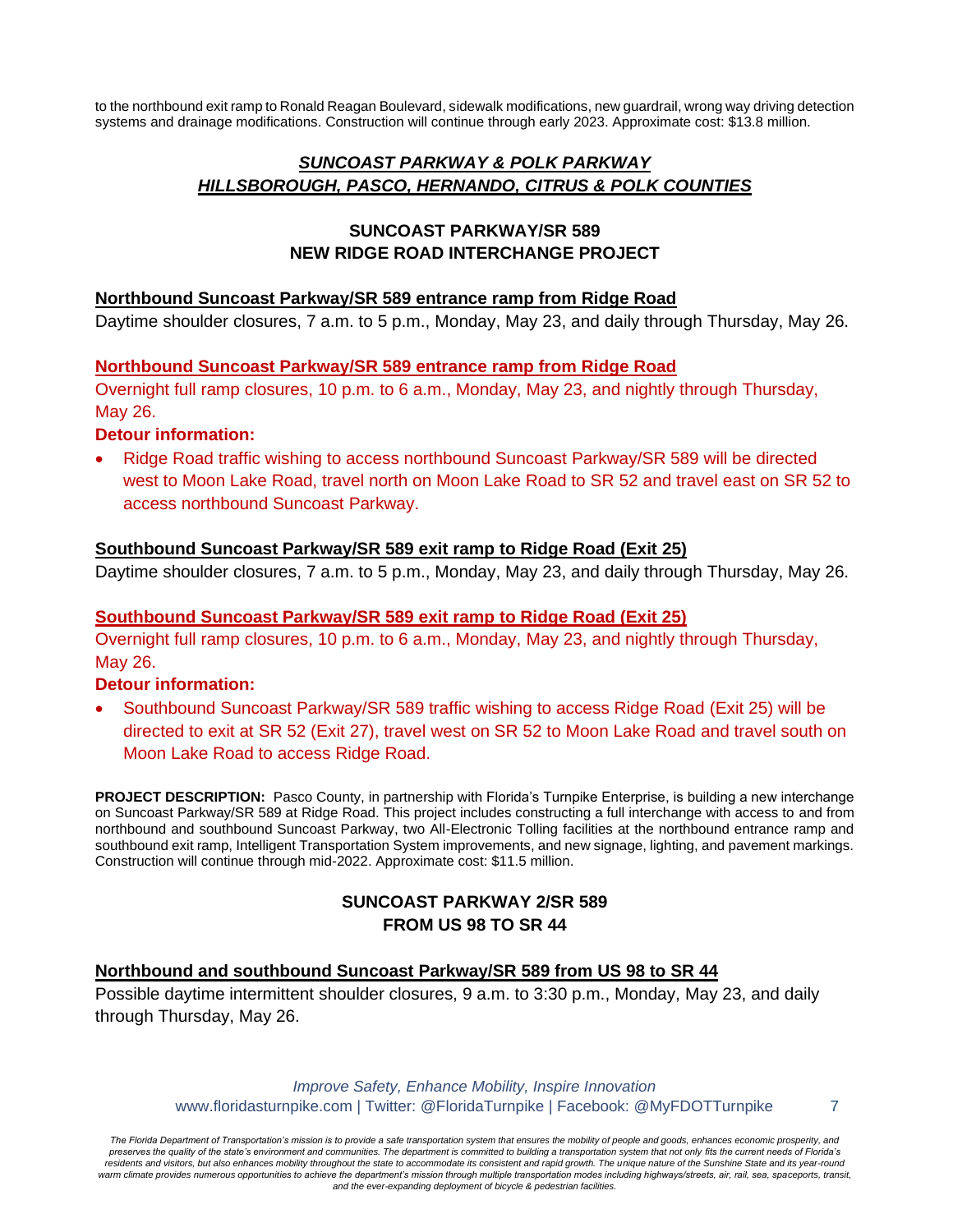#### **Eastbound and westbound US 98 in the vicinity of the Suncoast Parkway/SR 589**

Possible daytime intermittent single lane closures, 9 a.m. to 3:30 p.m., Monday, May 23, and daily through Thursday, May 26.

### **W. Oak Park Boulevard/CR 480 in the vicinity of the Suncoast Parkway/SR 589**

Possible daytime intermittent single lane closures, 9 a.m. to 3:30 p.m., Monday, May 23, and daily through Thursday, May 26.

### **W. Cardinal Street in the vicinity of the Suncoast Parkway/SR 589**

Possible daytime intermittent single lane closures, 9 a.m. to 3:30 p.m., Monday, May 23, and daily through Thursday, May 26.

### **W. Glen Street in the vicinity of the Suncoast Parkway/SR 589**

Possible daytime intermittent single lane closures, 9 a.m. to 3:30 p.m., Monday, May 23, and daily through Thursday, May 26.

### **Grover Cleveland Boulevard in the vicinity of the Suncoast Parkway/SR 589**

Possible daytime intermittent single lane closures, 9 a.m. to 3:30 p.m., Monday, May 23, and daily through Thursday, May 26.

#### **Homosassa Trail/CR 490 in the vicinity of the Suncoast Parkway/SR 589**

Possible daytime intermittent single lane closures, 9 a.m. to 3:30 p.m., Monday, May 23, and daily through Thursday, May 26.

#### **W. Southern Street in the vicinity of the Suncoast Parkway/SR 589**

Possible daytime intermittent single lane closures, 9 a.m. to 3:30 p.m., Monday, May 23, and daily through Thursday, May 26.

# **SR 44 in the vicinity of the Suncoast Parkway/SR 589**

Possible daytime intermittent single lane closures, 7 a.m. to 4 p.m., Monday, May 23, and daily through Thursday, May 26.

**PROJECT DESCRIPTION:** Florida's Turnpike Enterprise is constructing the Suncoast Parkway 2, a four-lane toll facility that extends the existing Suncoast Parkway northward for 13 miles from US 98, in Hernando County, to SR 44, in Citrus County. Work includes constructing full interchanges at US 98 and W. Cardinal Street, a partial interchange at SR 44, a wildlife crossing and four wildlife culverts, 15 new bridges, and related drainage, lighting, highway signing, traffic signalization, guardrail, and sidewalk. The Suncoast Trail, part of Florida's Statewide Greenways and Trails System, will also be extended from US 98 to SR 44, with a pedestrian overpass constructed over US 98. Construction will continue through 2022. Approximate cost: \$135 million.

# **ALL-ELECTRONIC TOLLING (AET) CONVERSION PROJECT ON POLK PARKWAY/SR 570 FROM INTERSTATE 4 (I-4) TO OLD DIXIE HIGHWAY**

No lane closures scheduled.

#### *Improve Safety, Enhance Mobility, Inspire Innovation* www.floridasturnpike.com | Twitter: @FloridaTurnpike | Facebook: @MyFDOTTurnpike 8